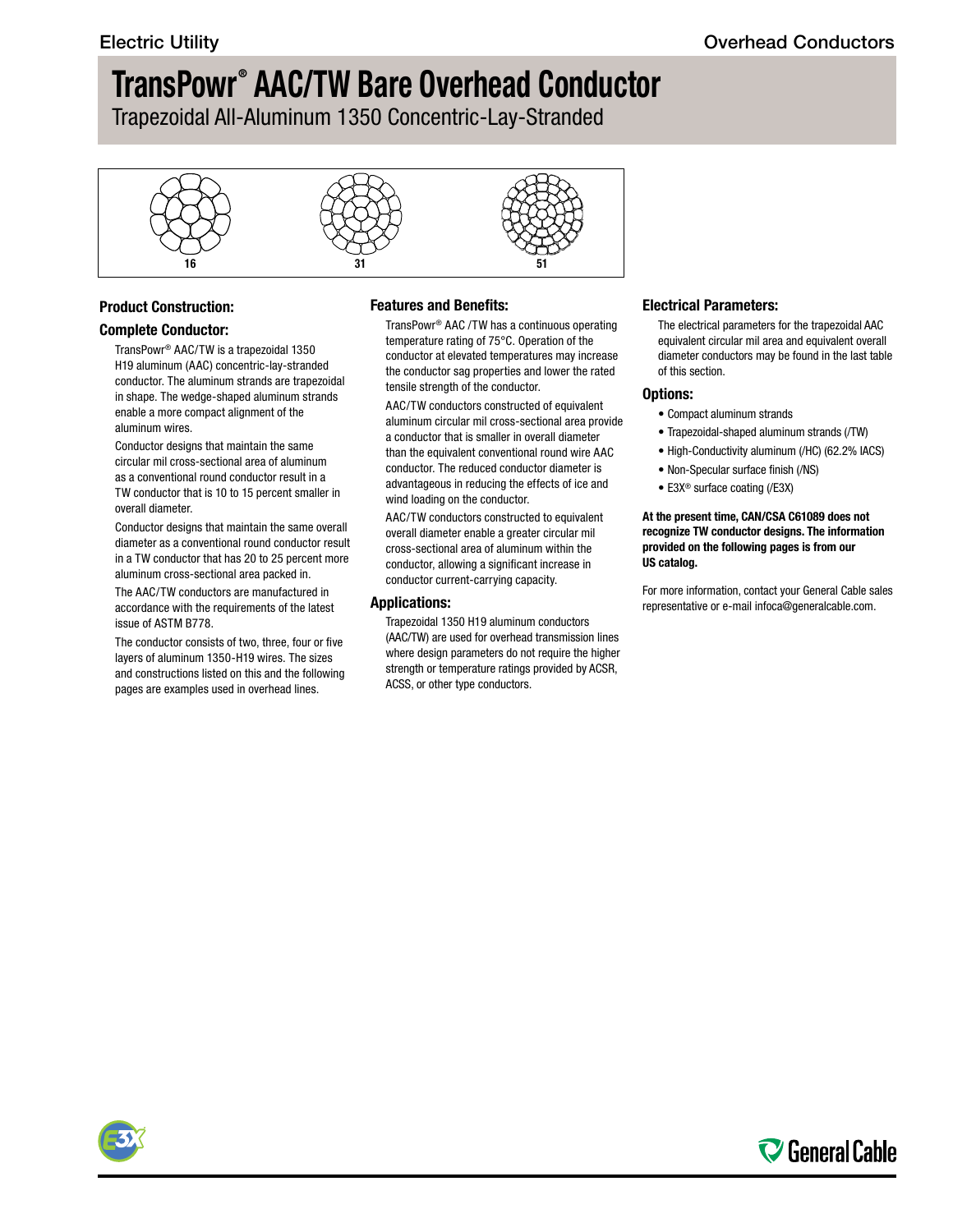Trapezoidal All-Aluminum 1350 Concentric-Lay-Stranded

| AAC/TW CONDUCTORS (MECHANICAL PROPERTIES) - REDUCED DIAMETER -<br>CONDUCTORS SIZED TO HAVE EQUIVALENT CIRCULAR MIL AREA TO REGULAR AAC |                               |                           |                                   |                              |                      |                       |                             |                               |                                   |                              |                     |  |
|----------------------------------------------------------------------------------------------------------------------------------------|-------------------------------|---------------------------|-----------------------------------|------------------------------|----------------------|-----------------------|-----------------------------|-------------------------------|-----------------------------------|------------------------------|---------------------|--|
|                                                                                                                                        | <b>SIZE</b>                   |                           | <b>EQUIVALENT</b>                 |                              | <b>CROSS-SECTION</b> |                       | APPROX.                     | <b>RATED</b>                  |                                   | <b>STANDARD PACKAGES (1)</b> |                     |  |
| <b>CODE WORD</b>                                                                                                                       | <b>AWG</b><br><b>OR kcmil</b> | NO. OF AL<br><b>WIRES</b> | <b>STRAND WIRE</b><br>DIA. INCHES | <b>FILL</b><br><b>FACTOR</b> | SQ.<br><b>INCHES</b> | 0.D.<br><b>INCHES</b> | <b>WEIGHT</b><br>LB/1000 FT | <b>STRENGTH</b><br><b>LBS</b> | <b>REEL</b><br><b>DESIGNATION</b> | <b>WEIGHT</b><br><b>LBS</b>  | <b>LENGTH</b><br>FT |  |
| Tulip/AAC/TW                                                                                                                           | 336.4                         | 16                        | 0.1453                            | 89.8                         | 0.2654               | 0.61                  | 315                         | 6050                          | RMT 84.36<br>NR 60.28             | 4700<br>2360                 | 14900<br>7500       |  |
| Canna/AAC/TW                                                                                                                           | 397.5                         | 16                        | 0.1579                            | 91.0                         | 0.3135               | 0.66                  | 373                         | 7000                          | RMT 84.36                         | 4690                         | 12600               |  |
|                                                                                                                                        |                               |                           |                                   |                              |                      |                       |                             |                               | NR 60.28                          | 2350                         | 6300                |  |
| Cosmos/AAC/TW                                                                                                                          | 477.0                         | 16                        | 0.1730                            | 91.1                         | 0.3760               | 0.72                  | 447                         | 8390                          | RMT 84.36                         | 4690                         | 10500               |  |
|                                                                                                                                        |                               |                           |                                   |                              |                      |                       |                             |                               | NR 60.28                          | 2370                         | 5300                |  |
| Zinnia/AAC/TW                                                                                                                          | 500                           | 16                        | 0.1771                            | 92.3                         | 0.3940               | 0.74                  | 469                         | 8790                          | RMT 84.36                         | 4690                         | 10000               |  |
|                                                                                                                                        |                               |                           |                                   |                              |                      |                       |                             |                               | NR 60.28                          | 2340                         | 5000                |  |
| Mistletoe/AAC/TW                                                                                                                       | 556.5                         | 16                        | 0.1868                            | 92.6                         | 0.4387               | 0.78                  | 522                         | 9790                          | RMT 84.36                         | 4690                         | 9000                |  |
|                                                                                                                                        |                               |                           |                                   |                              |                      |                       |                             |                               | NR 60.28                          | 2350                         | 4500                |  |
| Meadowsweet/AAC/TW                                                                                                                     | 600                           | 16                        | 0.1940                            | 93.0                         | 0.4729               | 0.80                  | 562                         | 10500                         | RMT 84.36                         | 4720                         | 8400                |  |
|                                                                                                                                        |                               |                           |                                   |                              |                      |                       |                             |                               | NR 60.28                          | 2360                         | 4200                |  |
| Orchid/AAC/TW                                                                                                                          | 636                           | 16                        | 0.1996                            | 93.4                         | 0.5007               | 0.83                  | 596                         | 11200                         | RMT 84.36                         | 4710                         | 7900                |  |
|                                                                                                                                        |                               |                           |                                   |                              |                      |                       |                             |                               | RM 68.38                          | 2320                         | 3900                |  |
| Verbena/AAC/TW                                                                                                                         | 700                           | 16                        | 0.2095                            | 93.8                         | 0.5514               | 0.86                  | 656                         | 12300                         | RMT 84.36                         | 4720                         | 7200                |  |
|                                                                                                                                        |                               |                           |                                   |                              |                      |                       |                             |                               | NR 60.28                          | 2360                         | 3600                |  |
| Nasturtium/AAC/TW                                                                                                                      | 750                           | 16                        | 0.2168                            | 94.0                         | 0.5908               | 0.89                  | 703                         | 12900                         | RMT 84.36                         | 4710                         | 6700                |  |
|                                                                                                                                        |                               |                           |                                   |                              |                      |                       |                             |                               | NR 60.28                          | 2390                         | 3400                |  |
| Arbutus/AAC/TW                                                                                                                         | 795                           | 16                        | 0.2231                            | 94.1                         | 0.6257               | 0.92                  | 745                         | 13600                         | RMT 84.36                         | 4690                         | 6300                |  |
|                                                                                                                                        |                               |                           |                                   |                              |                      |                       |                             |                               | NR 60.28                          | 2380                         | 3200                |  |
| Cockscomb/AAC/TW                                                                                                                       | 900                           | 16                        | 0.2376                            | 91.8                         | 0.7092               | 0.99                  | 844                         | 15400                         | RMT 84.36                         | 4720                         | 5600<br>2800        |  |
| Magnolia/AAC/TW                                                                                                                        | 954                           | 31                        | 0.1756                            | 92.0                         | 0.7509               | 1.02                  | 894                         | 16400                         | NR 60.28<br>RMT 96.60             | 2360<br>9120                 | 10200               |  |
|                                                                                                                                        |                               |                           |                                   |                              |                      |                       |                             |                               | RMT 84.36                         | 4560                         | 5100                |  |
| Hawkweed/AAC/TW                                                                                                                        | 1000                          | 31                        | 0.1798                            | 92.3                         | 0.7868               | 1.04                  | 937                         | 17200                         | RMT 96.60                         | 9090                         | 9700                |  |
|                                                                                                                                        |                               |                           |                                   |                              |                      |                       |                             |                               | RMT 84.36                         | 4590                         | 4900                |  |
| Bluebell/AAC/TW                                                                                                                        | 1033.5                        | 31                        | 0.1827                            | 92.5                         | 0.8130               | 1.06                  | 969                         | 17700                         | RMT 96.60                         | 9110                         | 9400                |  |
|                                                                                                                                        |                               |                           |                                   |                              |                      |                       |                             |                               | RMT 84.36                         | 4550                         | 4700                |  |
| Marigold/AAC/TW                                                                                                                        | 1113                          | 31                        | 0.1897                            | 92.8                         | 0.8759               | 1.10                  | 1043                        | 19100                         | RMT 96.60                         | 9080                         | 8700                |  |
|                                                                                                                                        |                               |                           |                                   |                              |                      |                       |                             |                               | RMT 84.36                         | 4590                         | 4400                |  |
| Hawthorn/AAC/TW                                                                                                                        | 1192.5                        | 31                        | 0.1963                            | 93.1                         | 0.9382               | 1.13                  | 1118                        | 20500                         | RMT 96.60                         | 9170                         | 8200                |  |
|                                                                                                                                        |                               |                           |                                   |                              |                      |                       |                             |                               | RMT 84.36                         | 4580                         | 4100                |  |
| Narcissus/AAC/TW                                                                                                                       | 1272                          | 31                        | 0.2027                            | 93.2                         | 1.0006               | 1.17                  | 1192                        | 21800                         | RMT 96.60                         | 9060                         | 7600                |  |
|                                                                                                                                        |                               |                           |                                   |                              |                      |                       |                             |                               | RMT 84.36                         | 4530                         | 3800                |  |
| Columbine/AAC/TW                                                                                                                       | 1351.5                        | 31                        | 0.2090                            | 93.6                         | 1.0634               | 1.20                  | 1267                        | 23200                         | RMT 96.60                         | 9120                         | 7200                |  |
|                                                                                                                                        |                               |                           |                                   |                              |                      |                       |                             |                               | RMT 84.36                         | 4560                         | 3600                |  |
| Carnation/AAC/TW                                                                                                                       | 1431                          | 31                        | 0.2151                            | 93.7                         | 1.1260               | 1.24                  | 1341                        | 24000                         | RMT 96.60                         | 9120                         | 6800                |  |
|                                                                                                                                        |                               |                           |                                   |                              |                      |                       |                             |                               | RMT 84.36                         | 4560                         | 3400                |  |
| Coreopsis/AAC/TW                                                                                                                       | 1590                          | 51                        | 0.1767                            | 91.9                         | 1.2508               | 1.32                  | 1490                        | 27000                         | RMT 96.60                         | 9980                         | 6700                |  |
|                                                                                                                                        |                               |                           |                                   |                              |                      |                       |                             |                               | RMT 90.45                         | 7450                         | 5000                |  |
| Jessamine/AAC/TW                                                                                                                       | 1750                          | 51                        | 0.1853                            | 92.3                         | 1.3760               | 1.38                  | 1640                        | 29700                         | RMT 96.60                         | 10010                        | 6100                |  |
|                                                                                                                                        |                               |                           |                                   |                              |                      |                       |                             |                               | RMT 90.45<br>RMT 96.60            | 7550                         | 4600                |  |
| Cowslip/AAC/TW                                                                                                                         | 2000                          | 51                        | 0.1981                            | 92.8                         | 1.5720               | 1.47                  | 1875                        | 33900                         | RMT 90.45                         | 10030<br>7570                | 5300<br>4000        |  |
| Lupine/AAC/TW                                                                                                                          | 2500                          | 71                        | 0.1877                            | 92.1                         | 1.9655               | 1.65                  | 2366                        | 41900                         | RMT 108.74                        | 19400                        | 8200                |  |
|                                                                                                                                        |                               |                           |                                   |                              |                      |                       |                             |                               | RMT 96.60                         | 10410                        | 4400                |  |
| Trillium/AAC/TW                                                                                                                        | 3000                          | 71                        | 0.2056                            | 92.7                         | 2.3565               | 1.80                  | 2839                        | 50300                         | RMT 108.74                        | 20070                        | 7000                |  |
|                                                                                                                                        |                               |                           |                                   |                              |                      |                       |                             |                               | RMT 96.60                         | 10320                        | 3600                |  |

(1) Weights shown are for conductor only and do not include the reel. Normal length and shipping tolerances apply.

Dimensions and weights not designated minimum or maximum are nominal values and subject to manufacturing tolerances. In this context, weight means mass.



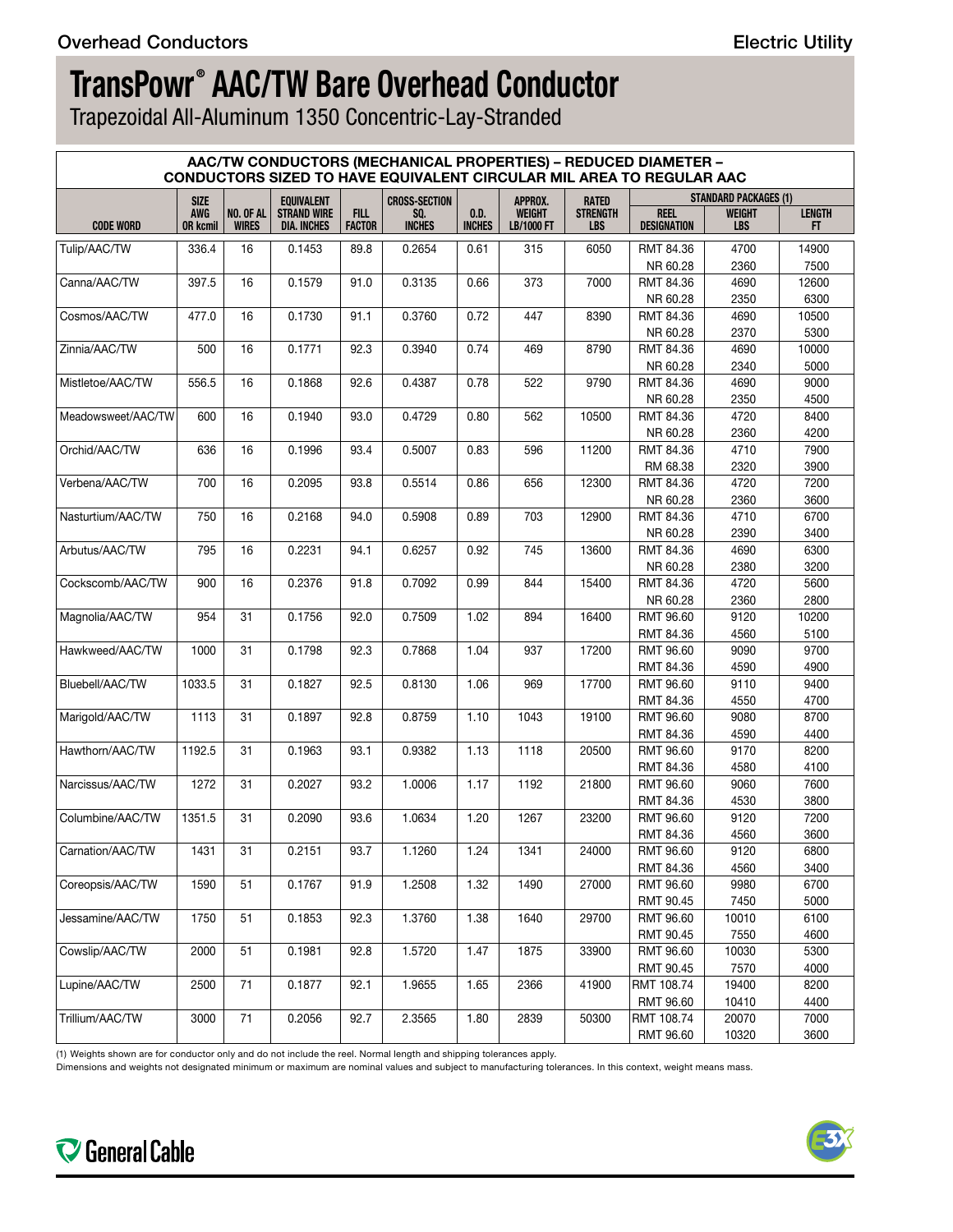Trapezoidal All-Aluminum 1350 Concentric-Lay-Stranded

| <b>AAC/TW CONDUCTORS (ELECTRICAL PROPERTIES) - REDUCED DIAMETER -</b><br>CONDUCTORS SIZED TO HAVE EQUIVALENT CIRCULAR MIL AREA TO REGULAR AAC |                      |                       |                                   |                                                     |                      |                       |                             |                            |                             |                                       |                  |                                                      |                                           |
|-----------------------------------------------------------------------------------------------------------------------------------------------|----------------------|-----------------------|-----------------------------------|-----------------------------------------------------|----------------------|-----------------------|-----------------------------|----------------------------|-----------------------------|---------------------------------------|------------------|------------------------------------------------------|-------------------------------------------|
|                                                                                                                                               |                      | <b>NO.</b>            | <b>EQUIVALENT</b>                 | RESISTANCE (2) OHMS/1000 FT<br><b>CROSS-SECTION</b> |                      |                       |                             |                            |                             |                                       | <b>GEOMETRIC</b> | <b>INDUCTIVE</b>                                     | <b>CAPACITIVE</b>                         |
| <b>CODE WORD</b>                                                                                                                              | <b>SIZE</b><br>kcmil | OF AL<br><b>WIRES</b> | <b>STRAND WIRE</b><br>DIA. INCHES | <b>FILL</b><br><b>FACTOR</b>                        | SQ.<br><b>INCHES</b> | 0.D.<br><b>INCHES</b> | DC<br>$@20^{\circ}C$        | <b>AC</b><br>@ 25°C        | AC<br>@ 75°C                | <b>AMPACITY</b><br>$75^{\circ}$ C (3) | <b>MEAN</b>      | <b>REACTANCE</b><br><b>RADIUS FT OHM/1000 FT (4)</b> | <b>REACTANCE MEGAOHM</b><br>1000 FT $(4)$ |
| Tulip/AAC/TW                                                                                                                                  | 336.4                | 16                    | 0.1453                            | 89.8                                                | 0.2654               | 0.61                  | 0.0514                      | 0.0526                     | 0.0630                      | 500                                   | 0.0193           | 0.0907                                               | 0.5751                                    |
| Canna/AAC/TW                                                                                                                                  | 397.5                | 16                    | 0.1579                            | 91.0                                                | 0.3135               | 0.66                  | 0.0435                      | 0.0446                     | 0.0534                      | 555                                   | 0.0209           | 0.0889                                               | 0.5630                                    |
| Cosmos/AAC/TW                                                                                                                                 | 477                  | 16                    | 0.1730                            | 91.1                                                | 0.3760               | 0.72                  | 0.0362                      | 0.0373                     | 0.0445                      | 625                                   | 0.0228           | 0.0869                                               | 0.5488                                    |
| Zinnia/AAC/TW                                                                                                                                 | 500                  | 16                    | 0.1771                            | 92.3                                                | 0.3940               | 0.74                  | 0.0346                      | 0.0356                     | 0.0425                      | 640                                   | 0.0232           | 0.0865                                               | 0.5461                                    |
| Mistletoe/AAC/TW                                                                                                                              | 556.5                | 16                    | 0.1868                            | 92.6                                                | 0.4387               | 0.78                  | 0.0311                      | 0.0320                     | 0.0382                      | 685                                   | 0.0245           | 0.0852                                               | 0.5380                                    |
| Meadowsweet/AAC/TW                                                                                                                            | 600                  | 16                    | 0.1940                            | 93.0                                                | 0.4729               | 0.80                  | 0.0288                      | 0.0298                     | 0.0355                      | 715                                   | 0.0254           | 0.0844                                               | 0.5324                                    |
| Orchid/AAC/TW                                                                                                                                 | 636                  | 16                    | 0.1996                            | 93.4                                                | 0.5007               | 0.83                  | 0.0272                      | 0.0281                     | 0.0335                      | 745                                   | 0.0261           | 0.0838                                               | 0.5282                                    |
| Verbena/AAC/TW                                                                                                                                | 700                  | 16                    | 0.2095                            | 93.8                                                | 0.5514               | 0.86                  | 0.0247                      | 0.0256                     | 0.0305                      | 790                                   | 0.0273           | 0.0827                                               | 0.5210                                    |
| Nasturtium/AAC/TW                                                                                                                             | 750                  | 16                    | 0.2168                            | 94.0                                                | 0.5908               | 0.89                  | 0.0230                      | $\overline{0.0240}$        | 0.0286                      | 820                                   | 0.0282           | 0.0820                                               | 0.5157                                    |
| Arbutus/AAC/TW                                                                                                                                | 795                  | 16                    | 0.2231                            | 94.1                                                | 0.6257               | 0.92                  | 0.0217                      | 0.0227                     | 0.0270                      | 850                                   | 0.0291           | 0.0813                                               | 0.5112                                    |
| Cockscomb/AAC/TW                                                                                                                              | 900                  | 16                    | 0.2376                            | 91.8                                                | 0.7092               | 0.99                  | 0.0192                      | 0.0201                     | 0.0239                      | 925                                   | 0.0313           | 0.0796                                               | 0.4997                                    |
| Magnolia/AAC/TW                                                                                                                               | 954                  | 31                    | 0.1756                            | 92.0                                                | 0.7509               | 1.02                  | 0.0181                      | 0.0191                     | 0.0226                      | 955                                   | 0.0326           | 0.0787                                               | 0.4951                                    |
| Hawkweed/AAC/TW                                                                                                                               | 1000                 | 31                    | 0.1798                            | 92.3                                                | 0.7868               | 1.04                  | 0.0173                      | 0.0182                     | 0.0216                      | 985                                   | 0.0333           | 0.0782                                               | 0.4917                                    |
| Bluebell/AAC/TW                                                                                                                               | 1033.5               | 31                    | 0.1827                            | 92.5                                                | 0.8130               | 1.06                  | 0.0167                      | 0.0177                     | 0.0210                      | 1005                                  | 0.0338           | 0.0778                                               | 0.4892                                    |
| Marigold/AAC/TW                                                                                                                               | 1113                 | 31                    | 0.1897                            | 92.8                                                | 0.8759               | 1.10                  | 0.0155                      | 0.0165                     | 0.0195                      | 1050                                  | 0.0350           | 0.0770                                               | 0.4837                                    |
| Hawthorn/AAC/TW                                                                                                                               | 1192.5               | 31                    | 0.1963                            | 93.1                                                | 0.9382               | 1.13                  | 0.0145                      | 0.0155                     | 0.0183                      | 1095                                  | 0.0362           | 0.0763                                               | 0.4785                                    |
| Narcissus/AAC/TW                                                                                                                              | 1272                 | 31                    | 0.2027                            | 93.2                                                | 1.0006               | 1.17                  | 0.0136                      | 0.0146                     | 0.0173                      | 1135                                  | 0.0374           | 0.0755                                               | 0.4736                                    |
| Columbine/AAC/TW                                                                                                                              | 1351.5               | 31                    | 0.2090                            | 93.6                                                | 1.0634               | 1.20                  | 0.0128                      | 0.0139                     | 0.0163                      | 1175                                  | 0.0384           | 0.0749                                               | 0.4691                                    |
| Carnation/AAC/TW                                                                                                                              | 1431                 | 31                    | 0.2151                            | 93.7                                                | 1.1260               |                       | $1.24$ 0.0121 0.0132 0.0155 |                            |                             | 1215                                  | 0.0395           | 0.0742                                               | 0.4647                                    |
| Coreopsis/AAC/TW                                                                                                                              | 1590                 | 51                    | 0.1767                            | 91.9                                                | 1.2508               | 1.32                  | 0.0109                      | 0.0120                     | 0.0141                      | 1295                                  | 0.0423           | 0.0727                                               | 0.4549                                    |
| Jessamine/AAC/TW                                                                                                                              | 1750                 | 51                    | 0.1853                            | 92.3                                                | 1.3760               | 1.38                  | 0.00988 0.0111              |                            | 0.0129                      | 1370                                  | 0.0443           | 0.0716                                               | 0.4478                                    |
| Cowslip/AAC/TW                                                                                                                                | 2000                 | 51                    | 0.1981                            | 92.8                                                | 1.5720               | 1.47                  |                             | 0.00864   0.00994   0.0115 |                             | 1475                                  | 0.0472           | 0.0702                                               | 0.4377                                    |
| Lupine/AAC/TW                                                                                                                                 | 2500                 | 71                    | 0.1877                            | 92.1                                                | 1.9655               | 1.65                  |                             |                            | 0.00698   0.00844   0.00969 | 1660                                  | 0.0531           | 0.0675                                               | 0.4196                                    |
| Trillium/AAC/TW                                                                                                                               | 3000                 | $\overline{71}$       | 0.2056                            | 92.7                                                | 2.3565               | 1.80                  |                             |                            | 0.00582   0.00743   0.00843 | 1820                                  | 0.0580           | 0.0654                                               | 0.4059                                    |

(2) Based on a conductivity of 61.2% (minimum lot average) IACS at 20°C. To convert to ohms/mile, multiply by 5.28. To convert to ohms/km, multiply by 3.281.<br>(3) Based on a conductor temperature of 75°C at 60 Hz and the fo of solar and sky radiated heat). Actual ampacity will differ based on local conditions. For specific ampacities, please contact your General Cable sales representative.<br>(4) Values for inductive reactance and capacitive rea





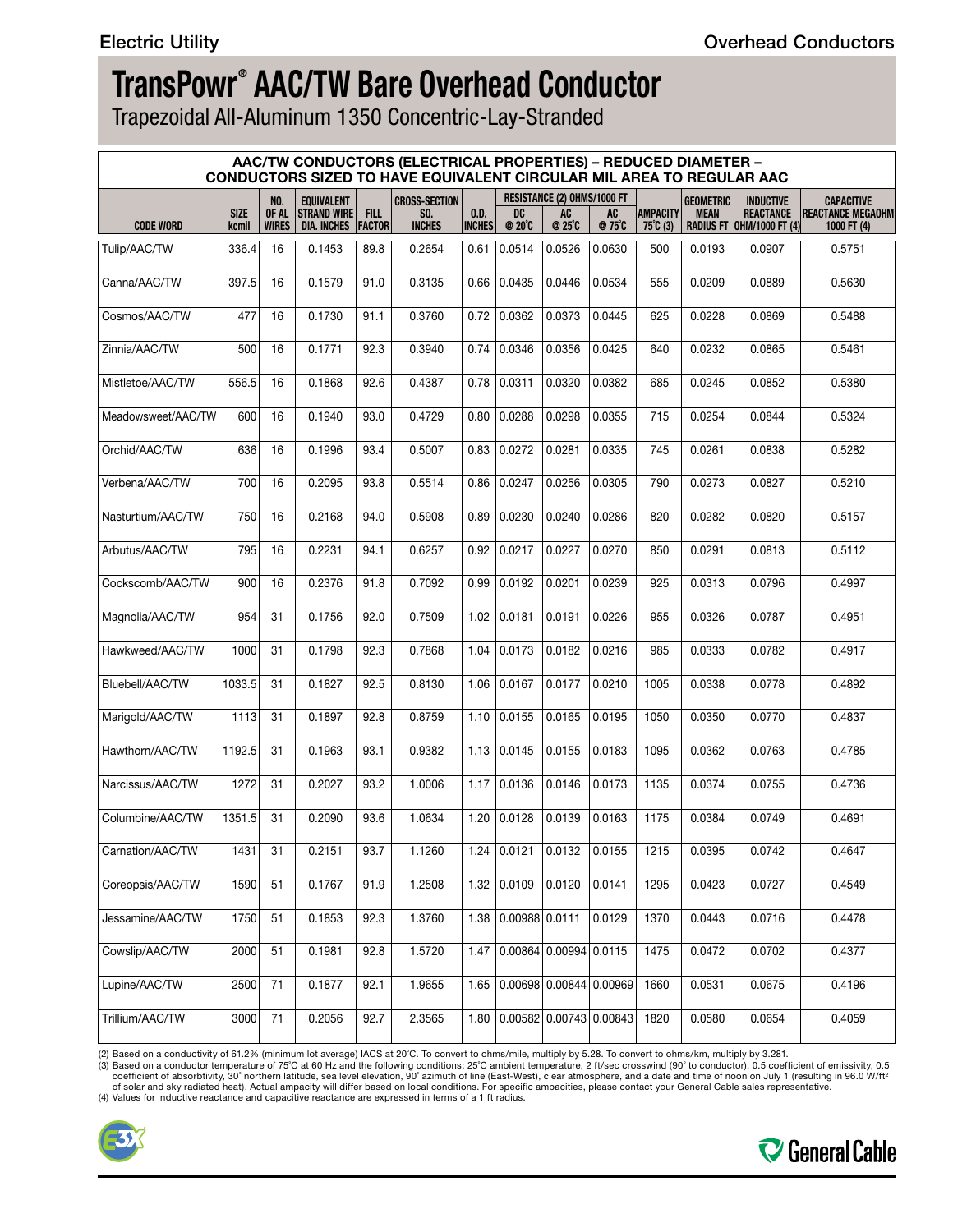Trapezoidal All-Aluminum 1350 Concentric-Lay-Stranded

| <b>AAC/TW CONDUCTORS (MECHANICAL PROPERTIES) - REDUCED DIAMETER -</b><br>CONDUCTORS SIZED TO HAVE EQUIVALENT CIRCULAR MIL AREA TO REGULAR AAC |                               |                           |                                          |                              |                      |                       |                             |                               |                                   |                              |                     |  |
|-----------------------------------------------------------------------------------------------------------------------------------------------|-------------------------------|---------------------------|------------------------------------------|------------------------------|----------------------|-----------------------|-----------------------------|-------------------------------|-----------------------------------|------------------------------|---------------------|--|
|                                                                                                                                               | <b>SIZE</b>                   |                           | <b>EQUIVALENT</b>                        |                              | <b>CROSS-SECTION</b> |                       | APPROX.                     | <b>RATED</b>                  |                                   | <b>STANDARD PACKAGES (1)</b> |                     |  |
| <b>CODE WORD</b>                                                                                                                              | <b>AWG</b><br><b>OR kcmil</b> | NO. OF AL<br><b>WIRES</b> | <b>STRAND WIRE</b><br><b>DIA. INCHES</b> | <b>FILL</b><br><b>FACTOR</b> | SQ.<br><b>INCHES</b> | 0.D.<br><b>INCHES</b> | <b>WEIGHT</b><br>LB/1000 FT | <b>STRENGTH</b><br><b>LBS</b> | <b>REEL</b><br><b>DESIGNATION</b> | <b>WEIGHT</b><br><b>LBS</b>  | <b>LENGTH</b><br>FT |  |
| Logan/AAC/TW                                                                                                                                  | 322.5                         | 16                        | 0.1423                                   | 89.5                         | 0.2546               | 0.60                  | 302                         | 5800                          | RMT 84.36<br>NR 60.28             | 4720<br>2360                 | 15600<br>7800       |  |
| - none -                                                                                                                                      | 384.5                         | 16                        | 0.1553                                   | 91.0                         | 0.3032               | 0.65                  | 360                         | 6700                          | RMT 84.36                         | 4720                         | 13100               |  |
|                                                                                                                                               |                               |                           |                                          |                              |                      |                       |                             |                               | NR 60.28                          | 2340                         | 6500                |  |
| Wheeler/AAC/TW                                                                                                                                | 449.4                         | 16                        | 0.1679                                   | 91.7                         | 0.3542               | 0.70                  | 421                         | 7900                          | RMT 84.36                         | 4720                         | 11200               |  |
|                                                                                                                                               |                               |                           |                                          |                              |                      |                       |                             |                               | NR 60.28                          | 2360                         | 5600                |  |
| - none -                                                                                                                                      | 521.7                         | 16                        | 0.1808                                   | 92.7                         | 0.4108               | 0.75                  | 489                         | 9100                          | RMT 84.36                         | 4690                         | 9600                |  |
|                                                                                                                                               |                               |                           |                                          |                              |                      |                       |                             |                               | NR 60.28                          | 2350                         | 4800                |  |
| Robson/AAC/TW                                                                                                                                 | 595.8                         | 16                        | 0.1933                                   | 93.0                         | 0.4693               | 0.80                  | 558                         | 10400                         | RMT 84.36                         | 4690                         | 8400                |  |
|                                                                                                                                               |                               |                           |                                          |                              |                      |                       |                             |                               | NR 60.28                          | 2350                         | 4200                |  |
| - none -                                                                                                                                      | 678.2                         | 16                        | 0.2062                                   | 93.8                         | 0.5343               | 0.85                  | 636                         | 11900                         | RMT 84.36                         | 4700                         | 7400                |  |
|                                                                                                                                               |                               |                           |                                          |                              |                      |                       |                             |                               | NR 60.28                          | 2350                         | 3700                |  |
| McKinley/AAC/TW                                                                                                                               | 761.5                         | 16                        | 0.2184                                   | 94.0                         | 0.5995               | 0.90                  | 714                         | 13100                         | RMT 84.36                         | 4710                         | 6600                |  |
|                                                                                                                                               |                               |                           |                                          |                              |                      |                       |                             |                               | RM 68.38                          | 2360                         | 3300                |  |
| - none -                                                                                                                                      | 854.2                         | 16                        | 0.2314                                   | 94.6                         | 0.6726               | 0.95                  | 801                         | 14700                         | RMT 84.36                         | 4720                         | 5900                |  |
|                                                                                                                                               |                               |                           |                                          |                              |                      |                       |                             |                               | NR 60.28                          | 2320                         | 2900                |  |
| Rainier/AAC/TW                                                                                                                                | 918.8                         | 31                        | 0.1723                                   | 91.8                         | 0.7227               | 1.00                  | 861                         | 15800                         | RMT 96.60                         | 9130                         | 10600               |  |
|                                                                                                                                               | 1020                          | 31                        | 0.1815                                   | 92.5                         | 0.8023               | 1.05                  | 956                         | 17500                         | RMT 84.36<br><b>RMT 96.60</b>     | 4560<br>9080                 | 5300                |  |
| - none -                                                                                                                                      |                               |                           |                                          |                              |                      |                       |                             |                               | RMT 84.36                         | 4590                         | 9500<br>4800        |  |
| Helens/AAC/TW                                                                                                                                 | 1123.1                        | 31                        | 0.1905                                   | 92.8                         | 0.8839               | 1.10                  | 1053                        | 19300                         | RMT 96.60                         | 9160                         | 8700                |  |
|                                                                                                                                               |                               |                           |                                          |                              |                      |                       |                             |                               | RMT 84.36                         | 4530                         | 4300                |  |
| - none -                                                                                                                                      | 1234.2                        | 31                        | 0.1997                                   | 93.3                         | 0.9707               | 1.15                  | 1157                        | 21200                         | RMT 96.60                         | 9140                         | 7900                |  |
|                                                                                                                                               |                               |                           |                                          |                              |                      |                       |                             |                               | RMT 84.36                         | 4510                         | 3900                |  |
| Mazama/AAC/TW                                                                                                                                 | 1346.8                        | 31                        | 0.2085                                   | 93.5                         | 1.0588               | 1.20                  | 1262                        | 23100                         | RMT 96.60                         | 9090                         | 7200                |  |
|                                                                                                                                               |                               |                           |                                          |                              |                      |                       |                             |                               | RMT 84.36                         | 4540                         | 3600                |  |
| - none -                                                                                                                                      | 1467.9                        | 31                        | 0.2177                                   | 93.9                         | 1.1542               | 1.25                  | 1376                        | 24700                         | <b>RMT 96.60</b>                  | 9080                         | 6600                |  |
|                                                                                                                                               |                               |                           |                                          |                              |                      |                       |                             |                               | RMT 84.36                         | 4540                         | 3300                |  |
| Hood/AAC/TW                                                                                                                                   | 1583.2                        | 31                        | 0.2262                                   | 93.6                         | 1.2457               | 1.30                  | 1484                        | 26600                         | RMT 96.60                         | 9050                         | 6100                |  |
|                                                                                                                                               |                               |                           |                                          |                              |                      |                       |                             |                               | RMT 84.36                         | 4600                         | 3100                |  |
| - none -                                                                                                                                      | 1682.7                        | 51                        | 0.1817                                   | 92.3                         | 1.3225               | 1.35                  | 1577                        | 28500                         | RMT 96.60                         | 9940                         | 6300                |  |
|                                                                                                                                               |                               |                           |                                          |                              |                      |                       |                             |                               | RMT 90.45                         | 7570                         | 4800                |  |
| Whitney/AAC/TW                                                                                                                                | 1812.7                        | 51                        | 0.1886                                   | 92.5                         | 1.4243               | 1.40                  | 1699                        | 30800                         | RMT 96.60                         | 10020                        | 5900                |  |
|                                                                                                                                               |                               |                           |                                          |                              |                      |                       |                             |                               | RMT 90.45                         | 7480                         | 4400                |  |
| - none -                                                                                                                                      | 1954.3                        | 51                        | 0.1959                                   | 92.9                         | 1.5370               | 1.45                  | 1832                        | 33200                         | <b>RMT 96.60</b>                  | 10070                        | 5500                |  |
|                                                                                                                                               |                               |                           |                                          |                              |                      |                       |                             |                               | RMT 90.45                         | 7510                         | 4100                |  |
| Powell/AAC/TW                                                                                                                                 | 2093.6                        | 51                        | 0.2027                                   | 93.0                         | 1.6456               | 1.50                  | 1982                        | 35500                         | RMT 96.60                         | 9910                         | 5000                |  |
|                                                                                                                                               |                               |                           |                                          |                              |                      |                       |                             |                               | RMT 90.45                         | 7530                         | 3800                |  |
| - none -                                                                                                                                      | 2245.4                        | 51                        | 0.2099                                   | 93.5                         | 1.7653               | 1.55                  | 2125                        | 38100                         | RMT 96.60<br>RMT 90.45            | 9990<br>7440                 | 4700<br>3500        |  |
| Jefferson/AAC/TW                                                                                                                              | 2388.1                        | 51                        | 0.2165                                   | 93.2                         | 1.8782               | 1.60                  | 2260                        | 39700                         | RMT 96.60                         | 9950                         | 4400                |  |
|                                                                                                                                               |                               |                           |                                          |                              |                      |                       |                             |                               | RMT 90.45                         | 7460                         | 3300                |  |
| - none -                                                                                                                                      | 2514.8                        | 71                        | 0.1883                                   | 92.4                         | 1.9771               | 1.65                  | 2380                        | 42200                         | RMT 108.74                        | 19520                        | 8200                |  |
|                                                                                                                                               |                               |                           |                                          |                              |                      |                       |                             |                               | RMT 96.60                         | 10470                        | 4400                |  |
| Shasta/AAC/TW                                                                                                                                 | 2667.2                        | 71                        | 0.1939                                   | 92.2                         | 2.0957               | 1.70                  | 2524                        | 44700                         | RMT 108.74                        | 19690                        | 7800                |  |
|                                                                                                                                               |                               |                           |                                          |                              |                      |                       |                             |                               | RMT 96.60                         | 10350                        | 4100                |  |
| - none -                                                                                                                                      | 2844.5                        | 71                        | 0.2003                                   | 92.9                         | 2.2362               | 1.75                  | 2692                        | 47700                         | RMT 108.74                        | 18850                        | 7000                |  |
|                                                                                                                                               |                               |                           |                                          |                              |                      |                       |                             |                               | RMT 96.60                         | 10500                        | 3900                |  |
| Adams/AAC/TW                                                                                                                                  | 3006.2                        | 71                        | 0.2058                                   | 92.7                         | 2.3623               | 1.80                  | 2873                        | 50400                         | RMT 108.74                        | 20110                        | 7000                |  |
|                                                                                                                                               |                               |                           |                                          |                              |                      |                       |                             |                               | RMT 96.60                         | 10340                        | 3600                |  |

(1) Weights shown are for conductor only and do not include the reel. Normal length and shipping tolerances apply.

Dimensions and weights not designated minimum or maximum are nominal values and subject to manufacturing tolerances. In this context, weight means mass.